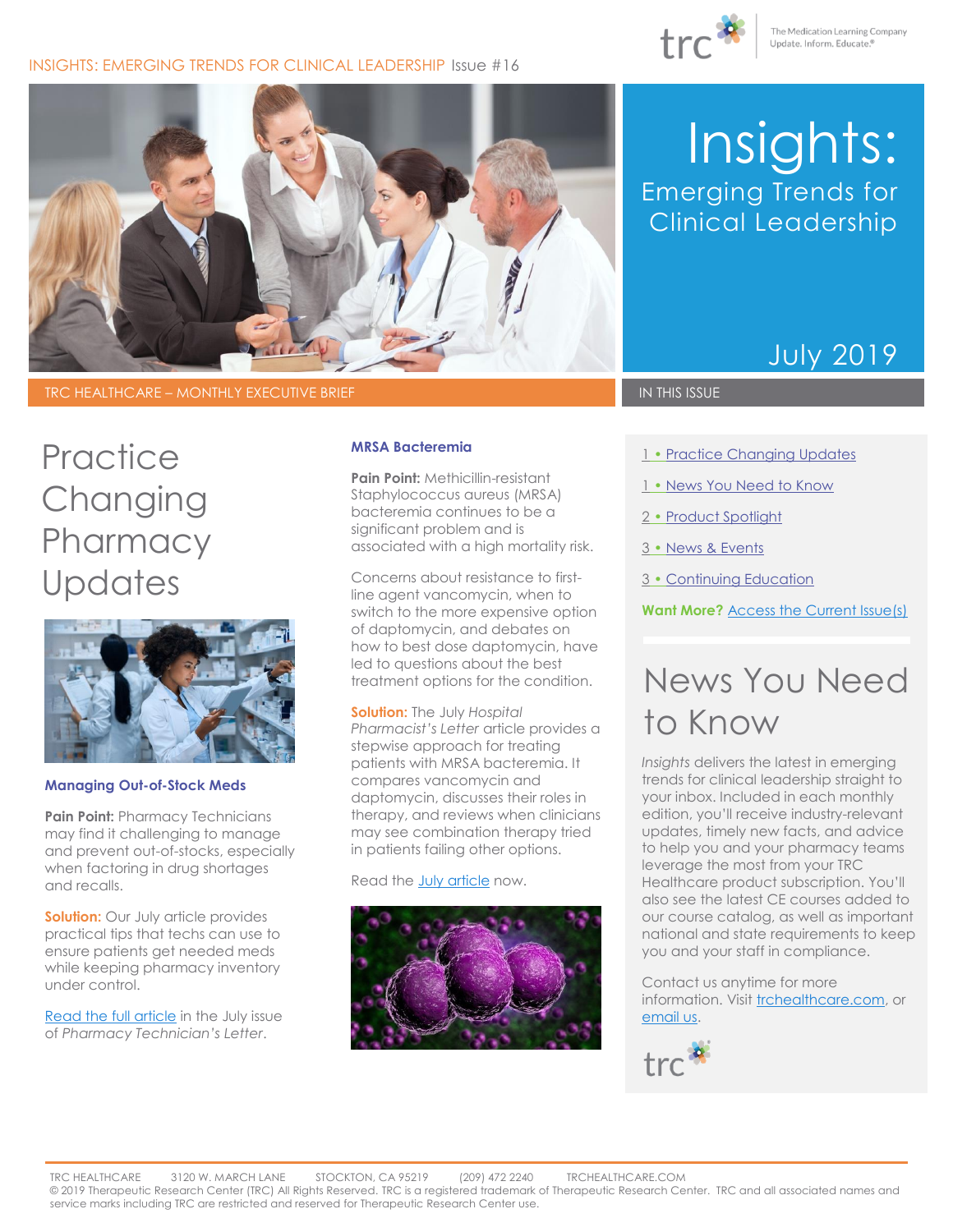

#### **Coming in August: Compounding**

**Pain Point:** United States Pharmacopeia (USP) recently updated chapter <797> on sterile compounding and <795> on nonsterile compounding. There are many questions about the changes and how to best implement them, especially since compliance is expected by December 1, 2019.

**Solution:** Our upcoming August article reviews key changes in the updated guidelines and provides recommendations compliance. There will also be updated clinical resources and CE courses related to <797> and <795>.

View the full article in the upcoming August issue of *Hospital Pharmacist's Letter*.

# <span id="page-1-0"></span>Product Spotlight

# Continuing Education

### New Compounding Courses Now Available

In light of updates to USP <797> and <795>, many new and updated CE courses are now available, including:

- Managing Sterile Compounding
- Sterile Compounding and USP <797>
- Corrective Action and Preventative Action (CAPA) Plans for Sterile Compounding
- A Summary of Complex Non-sterile Compounding
- Using Aseptic Technique for Sterile Compounding
- Sterile Compounding: Quality Standards and **Requirements**
- Complex Non-sterile Compounding of Oral Dosage Forms
- Non-sterile Compounding of Topical Dosage Forms
- Maintaining Environmental Processes for Sterile Compounding

More compounding-related courses will be available throughout the rest of the year. Check the course catalog in your *Letter* product for complete details or to register.

#### **HEAD'S UP: NEW WEBINAR NAMING**

We recently refreshed the names our live and on-demand CE webinars to better reflect what you can expect in terms of content and take-aways. Check out the changes:

*Pharmacy Essential Updates* (formerly known as *PL CE Live*)

• Learn from an in-depth discussion of the month's leading topics, plus how to incorporate recommendations into daily practice. Listeners have an opportunity to interact.

*Emerging Recommendations Panel* (formerly known as *PL Voices: Clinical Recommendations*)

• Listen as TRC editors and our community of experts debate clinical recommendations that will be published in future *Letter* issues. Listeners have an opportunity to interact.

### New and Improved: The TRC Healthcare Website



The new TRC Healthcare website launched last month, making it even easier to learn about, review, and purchase TRC products and offerings.

The updated clean, intuitive, and mobile-friendly design allows you to quickly find information about our *Letter* products and compare which solutions are right for your organization. Individual subscribers can purchase subscriptions instantly with just a few clicks.

You'll also find helpful resources, including links to archived webinars, featured article and resource examples, and a list of events and other noteworthy TRC news.

See what's new by visiting trchealthcare.com.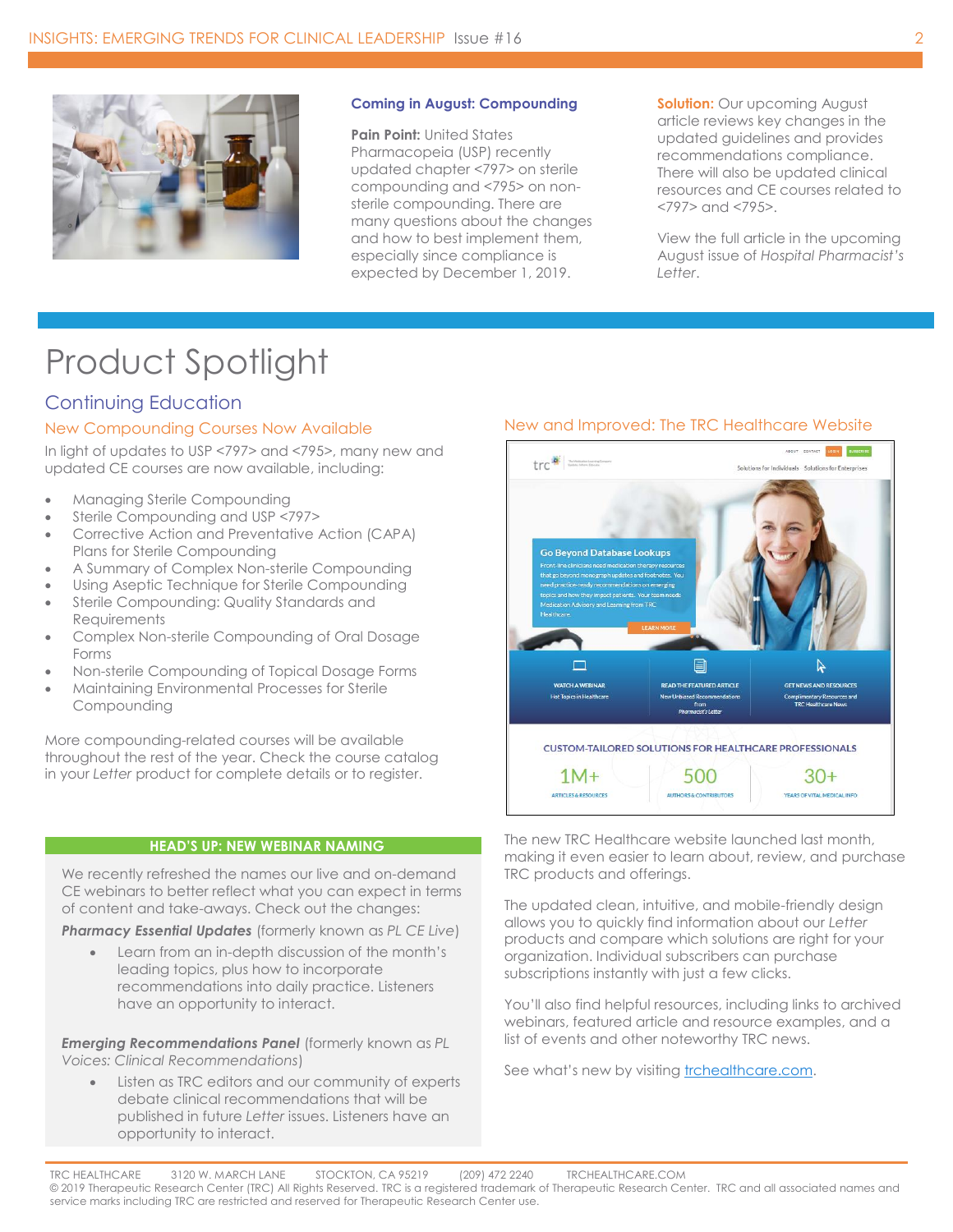# <span id="page-2-0"></span>News & Events

## Upcoming Webinars

**Hot Topic Webcast:** "Formoterol/Inhaled Corticosteroid Combos PRN for Adults with Mild Asthma." July 25, 12 PM Eastern / 9 AM Pacific. [Register now.](https://goto.webcasts.com/starthere.jsp?ei=1252574&tp_key=b2cb371c43) 

### **Emerging Recommendations Panel**

**July 2019:** (Formerly *PL Voices Clinical Recommendations*) July 16, 8 PM Eastern / 5 PM Pacific. Check the course library in your *Letter*  product to register.

### Upcoming Events

**National Association of Chain Drug Stores (NACDS) Total Store Expo** August 25-26, Boston, MA Booth 1108

**Health Connect Partners (HCP) Fall Hospital Pharmacy Conference** October 28-30, Kansas City, MO Booth 407

**American Society of Health-System Pharmacists (ASHP) Midyear Meeting & Exhibition** December 9-11, Las Vegas, NV Booth 1166

Missed a webinar this year and want to catch up? Visit [News & Resources](https://trchealthcare.com/about-us/news-and-resources/webinars/)  on [our new website](https://trchealthcare.com/about-us/news-and-resources/webinars/) for links to past webinars and webcasts, as well as archived issues of this newsletter, a full list of upcoming events, and press releases.

# <span id="page-2-1"></span>[Continuing Education](#page-2-1)

TRC's accredited learning center for medication management offers **continuing education in 13 categories**, including:

- Disease State Management / Drug Therapy
- HIV / AIDS
- Law
- General Pharmacy
- Patient Safety / Medication Errors
- Archived Webinars
- **Competency**

Stay on top of certification, license, and continuing education renewal periods and associated hours required for your state. Make note of the states below that have renewal periods in the current/coming months, as well as ongoing state and national requirements. View details for each state, as well as a list of associated continuing education courses available to meet requirements [here.](https://cdn2.hubspot.net/hubfs/229441/Email-Images/Insights%20Enterprise%20Newsletter%20Assets/TRCHealthcare_State_National_CE_June2019-Aug2019.pdf)

| July                 | Ongoing                                                                              | <b>National</b>           |
|----------------------|--------------------------------------------------------------------------------------|---------------------------|
| Minnesota<br>Vermont | California<br>Maryland<br>New Mexico<br>New York<br>Tennessee<br>Texas<br>Washington | <b>PTCB</b><br><b>NHA</b> |
|                      |                                                                                      |                           |

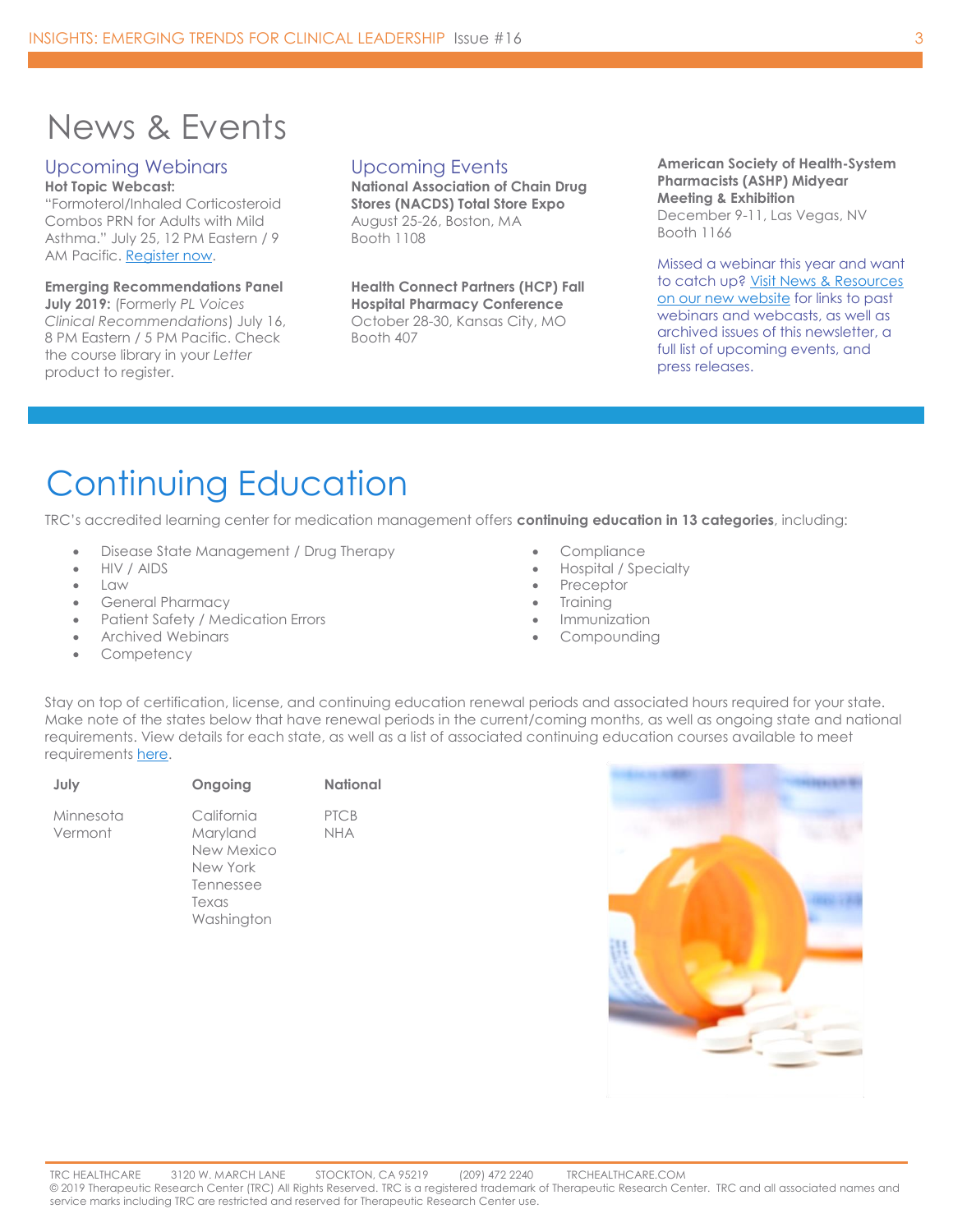### New Continuing Education Courses

| <b>COURSE TITLE</b>                                                                                                              | <b>PRODUCT</b><br><b>CODE</b>                                                                                   | <b>TYPE</b>                                   | <b>HRS</b> | <b>CREDIT CREDIT COUNTRY</b> | <b>RELEASE</b><br><b>DATE</b> | <b>CATEGORIES</b>                                                      | <b>COURSE DESCRIPTION</b>                                                                                                                                                                                                                                                                                                                                           | <b>STATE REQUIREMENTS</b><br><b>MET</b>                                                                                                                             |
|----------------------------------------------------------------------------------------------------------------------------------|-----------------------------------------------------------------------------------------------------------------|-----------------------------------------------|------------|------------------------------|-------------------------------|------------------------------------------------------------------------|---------------------------------------------------------------------------------------------------------------------------------------------------------------------------------------------------------------------------------------------------------------------------------------------------------------------------------------------------------------------|---------------------------------------------------------------------------------------------------------------------------------------------------------------------|
| <b>CME-in-the-Letter:</b><br><b>July 2019</b>                                                                                    | 19-1007<br>(PRL)<br>19-1027<br>(PRLH)<br>19-2007<br>(NL)                                                        | MD,<br>DO,<br>PA,<br>NP,<br><b>RN</b>         | 1.00       | US & CAN 7/1/19              |                               | Disease State<br>Management/<br>Drug Therapy                           | Especially for <b>physician</b> ,<br>nursing, and physician<br>assistant prescribers. Timely,<br>evidence-based<br>recommendations you can<br>use in your practice to<br>improve patient outcomes.                                                                                                                                                                  | Pharmacotherapy CE;<br><b>General CME</b>                                                                                                                           |
| CE-in-the-Letter:<br><b>July 2019</b>                                                                                            | 19-707<br>(PL)<br>19-727<br>(PLH)<br>19-747<br>(PLC)<br>19-807<br>(PTL)<br>19-827<br>(PTLH)<br>19-847<br>(PTLC) | RPh &<br>Tech                                 | 1.00       | US & CAN                     | 7/1/19                        | Disease State<br>Management/<br>Drug Therapy                           | Especially for pharmacists and<br>pharmacy technicians.<br>Relevant, evidence-based<br>recommendations you can<br>use in your pharmacy setting<br>to help improve patient care.                                                                                                                                                                                     | Iowa - Drug Therapy;<br>Missouri - MTM;<br>All others - General<br><b>CE</b>                                                                                        |
| <b>Natural Medicines</b><br>in Geriatric Patients<br>(JA0006454-0000-<br>19-107-H01-P)                                           | 19-107                                                                                                          | RPh,<br>MD,<br>DO,<br>PA,<br>NP,<br><b>RN</b> | 1.00       | US & CAN                     | 7/1/19                        | Disease State<br>Management/<br>Drug Therapy                           | This course summarizes<br>evidence for use of natural<br>medicines in geriatric<br>patients. Natural medicines<br>that are unsafe to use in<br>geriatric patients are also<br>reviewed.                                                                                                                                                                             | lowa - Drug Therapy,<br>Missouri - MTM;<br>All others - General<br><b>CE</b>                                                                                        |
| Managing the<br>Renally-<br>Compromised<br>Patient<br>(JA0006454-0000-<br>19-218-H01-P)                                          | 19-218                                                                                                          | RPh                                           | 1.00       | US & CAN                     | 7/1/19                        | Disease State<br>Management/<br>Drug Therapy<br>Hospital/Speci<br>alty | This course discusses the<br>management of medications<br>in the renally-compromised<br>patient, including kidney<br>function calculations and<br>how to use them to guide<br>medication dosing, how<br>kidney impairment can<br>impact medications, and<br>how to adjust medications for<br>patients with renal<br>impairment and on renal<br>replacement therapy. | Iowa - Drug Therapy;<br>Missouri - MTM;<br>All others - General<br>СE                                                                                               |
| <b>Tiniest Patients -</b><br><b>Managing Meds in</b><br>the NICU<br>(JA0006454-0000-<br>19-219-H01-P)                            | 19-219                                                                                                          | <b>RPh</b>                                    | 1.00       | US & CAN                     | 7/1/19                        | Disease State<br>Management/<br>Drug Therapy<br>Hospital/Speci<br>alty | This course provides an<br>overview to help pharmacists<br>develop skills needed to<br>appropriately review and<br>prepare medication orders for<br>neonatal patients.                                                                                                                                                                                              | lowa - Drug Therapy;<br>Missouri - MTM;<br>All others - General<br><b>CE</b>                                                                                        |
| Compounding:<br><b>Managing Sterile</b><br>Compounding<br>(JA0006454-0000-<br>19-227-H07-P)<br>(JA0006454-0000-<br>19-227-H07-T) | 19-227                                                                                                          | <b>RPh</b>                                    | 1.00       | US & CAN                     | 7/20/19                       | Compliance,<br>Compounding<br>General<br>Pharmacy                      | This course discusses<br>strategies to optimize sterile<br>compounding, including<br>establishing policies and<br>procedures, calculations,<br>patient counseling, and<br>patient adherence.                                                                                                                                                                        | Iowa - General CE:<br>Compounding;<br>Sterile Compounding;<br>Massachusetts - Sterile<br>Compounding; Texas<br>- Sterile<br>Compounding; All<br>others - General CE |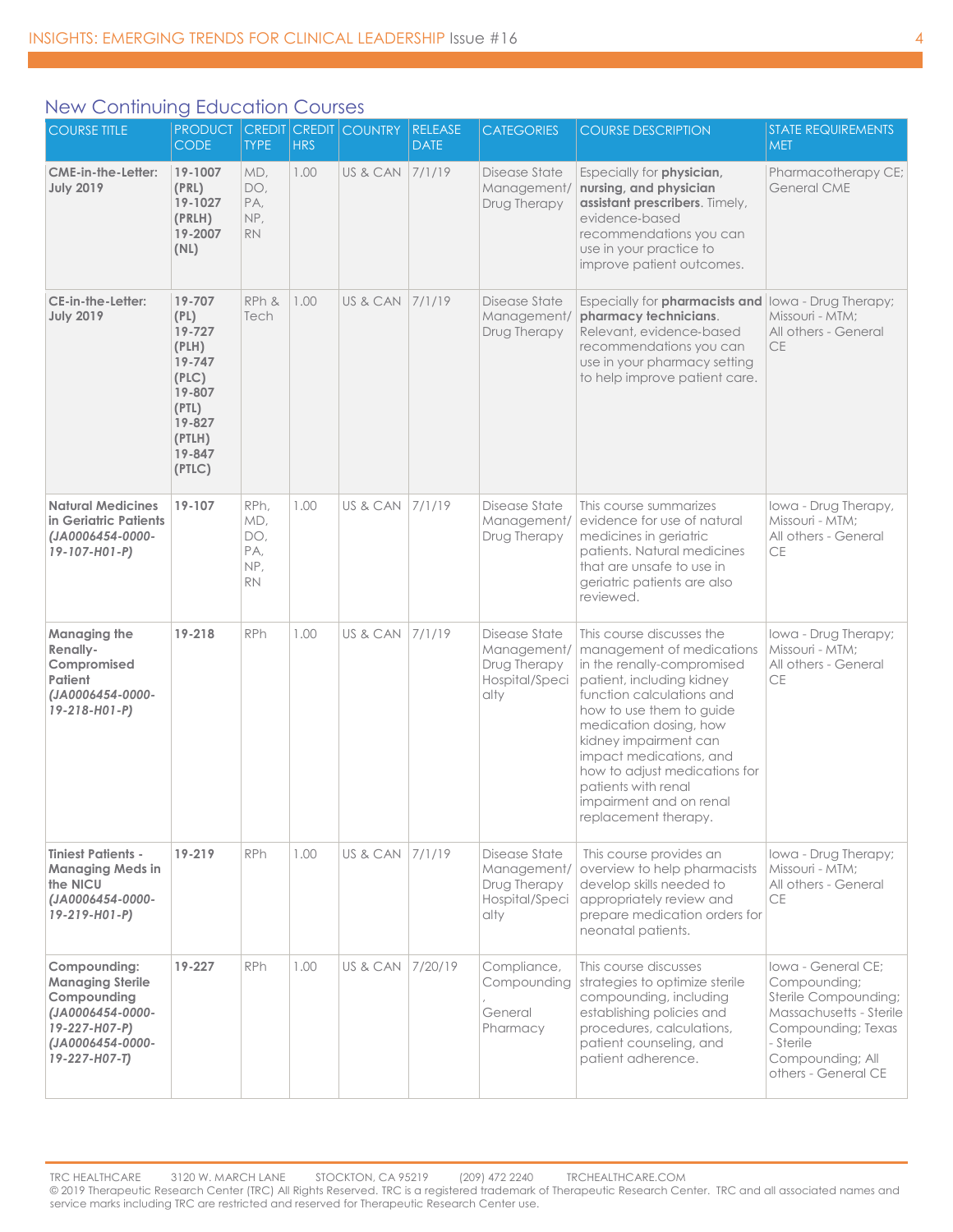| <b>COURSE TITLE</b>                                                                                                                                                                                       | <b>PRODUCT</b><br><b>CODE</b> | <b>CREDIT</b><br><b>TYPE</b> | <b>CREDIT</b><br><b>HRS</b> | <b>COUNTRY</b>     | <b>RELEASE</b><br><b>DATE</b> | <b>CATEGORIES</b>                                 | <b>COURSE DESCRIPTION</b>                                                                                                                                                                                                                                                                                                   | <b>STATE REQUIREMENTS</b><br><b>MET</b>                                                                                                                             |
|-----------------------------------------------------------------------------------------------------------------------------------------------------------------------------------------------------------|-------------------------------|------------------------------|-----------------------------|--------------------|-------------------------------|---------------------------------------------------|-----------------------------------------------------------------------------------------------------------------------------------------------------------------------------------------------------------------------------------------------------------------------------------------------------------------------------|---------------------------------------------------------------------------------------------------------------------------------------------------------------------|
| Compounding:<br><b>Sterile</b><br><b>Compounding and</b><br>USP Chapter <797><br>(JA0006454-0000-<br>19-314-H07-P)<br>(JA0006454-0000-<br>$19 - 314 - H07 - T$                                            | 19-314                        | RPh &<br>Tech                | 1.00                        | US & CAN           | 7/20/19                       | Compliance,<br>Compounding<br>General<br>Pharmacy | This course reviews sterile<br>compounding guidelines from<br>USP General Chapter <797>.                                                                                                                                                                                                                                    | lowa - General CE:<br>Compounding;<br>Sterile Compounding;<br>Massachusetts - Sterile<br>Compounding; Texas<br>- Sterile<br>Compounding; All<br>others - General CE |
| Compounding:<br><b>Corrective Action</b><br>and Preventative<br><b>Action (CAPA)</b><br><b>Plans for Sterile</b><br>Compounding<br>(JA0006454-0000-<br>19-316-H07-P)<br>(JA0006454-0000-<br>19-316-H07-T) | 19-316                        | RPh &<br>Tech                | 1.00                        | US & CAN           | 7/20/19                       | Compliance,<br>Compounding<br>General<br>Pharmacy | This course discusses issues<br>regarding quality assurance<br>of sterile compounded<br>preparations. It includes<br>information on quality<br>assurance programs,<br>standard operating<br>procedures, and corrective<br>action/preventative action<br>plans for sterile compounding.                                      | Iowa - General CE:<br>Compounding;<br>Sterile Compounding;<br>Massachusetts - Sterile<br>Compounding; Texas<br>- Sterile<br>Compounding; All<br>others - General CE |
| <b>Compounding: A</b><br>Summary of<br><b>Complex Nonsterile</b><br>Compounding<br>(JA0006454-0000-<br>19-317-H07-P)<br>(JA0006454-0000-<br>19-317-H07-T)                                                 | 19-317                        | RPh &<br>Tech                | 1.00                        | US & CAN           | 7/20/19                       | Compliance,<br>Compounding<br>General<br>Pharmacy | This course provides a brief<br>overview of complex<br>nonsterile compounding,<br>including appropriate<br>handling of pharmaceutical<br>ingredients and the types of<br>compounding equipment<br>used.                                                                                                                     | lowa - General CE:<br>Compounding;<br>Massachusetts -<br>Complex Nonsterile<br>Compounding;<br>All others - General<br>CE                                           |
| Compounding:<br><b>Using Aseptic</b><br><b>Technique for</b><br><b>Sterile</b><br>Compounding<br>(JA0006454-0000-<br>19-318-H07-P)<br>(JA0006454-0000-<br>19-318-H07-T)                                   | 19-318                        | RPh &<br>Tech                | 1.00                        | US & CAN           | 7/20/19                       | Compliance,<br>Compounding<br>General<br>Pharmacy | This course focuses on the<br>basics of sterile compounding<br>and aseptic technique. It<br>provides a general overview<br>of environmental and<br>equipment considerations in<br>sterile compounding, as well<br>as information on categories<br>of sterile preparations,<br>beyond-use dating, and<br>aseptic techniques. | Iowa - General CE;<br>Compounding;<br>Sterile Compounding;<br>Massachusetts - Sterile<br>Compounding; Texas<br>- Sterile<br>Compounding; All<br>others - General CE |
| Sterile<br>Compounding:<br><b>Quality Standards</b><br>and Requirements<br>(JA0006454-0000-<br>19-319-H07-P)<br>(JA0006454-0000-<br>19-319-H07-T)                                                         | 19-319                        | RPh &<br>Tech                | 1.00                        | US & CAN   7/20/19 |                               | Compliance,<br>Compounding<br>General<br>Pharmacy | This course discusses sterile<br>compounding and outlines<br>standards for facility design,<br>storage requirements, and<br>continuous quality<br>improvement for locations<br>where compounded sterile<br>products are made.                                                                                               | lowa - General CE;<br>Compounding;<br>Sterile Compounding;<br>Massachusetts - Sterile<br>Compounding; Texas<br>- Sterile<br>Compounding; All<br>others - General CE |
| Compounding:<br><b>Complex Nonsterile</b><br>Compounding of<br><b>Oral Dosage Forms</b><br>(JA0006454-0000-<br>19-320-H07-P)<br>(JA0006454-0000-<br>19-320-H07-T)                                         | 19-320                        | RPh &<br>Tech                | 1.00                        | US & CAN           | 7/20/19                       | Compliance,<br>Compounding<br>General<br>Pharmacy | This course reviews complex<br>nonsterile compounding of<br>various oral dosage forms<br>including capsules, solutions,<br>suspension, lollipops, and<br>troches.                                                                                                                                                           | Iowa - General CE;<br>Compounding;<br>Massachusetts -<br>Complex Nonsterile<br>Compounding;<br>All others - General<br><b>CE</b>                                    |
| <b>Complex Non-</b><br><b>Sterile</b><br>Compounding of<br><b>Topical Dosage</b>                                                                                                                          | 19-321                        | RPh &<br>Tech                | 1.00                        | US & CAN           | 7/20/19                       | Compliance,<br>Compounding                        | This course discusses proper<br>complex non-sterile<br>compounding of various<br>topical dosage forms                                                                                                                                                                                                                       | Iowa - General CE;<br>Compounding;<br>Massachusetts -<br>Complex Nonsterile                                                                                         |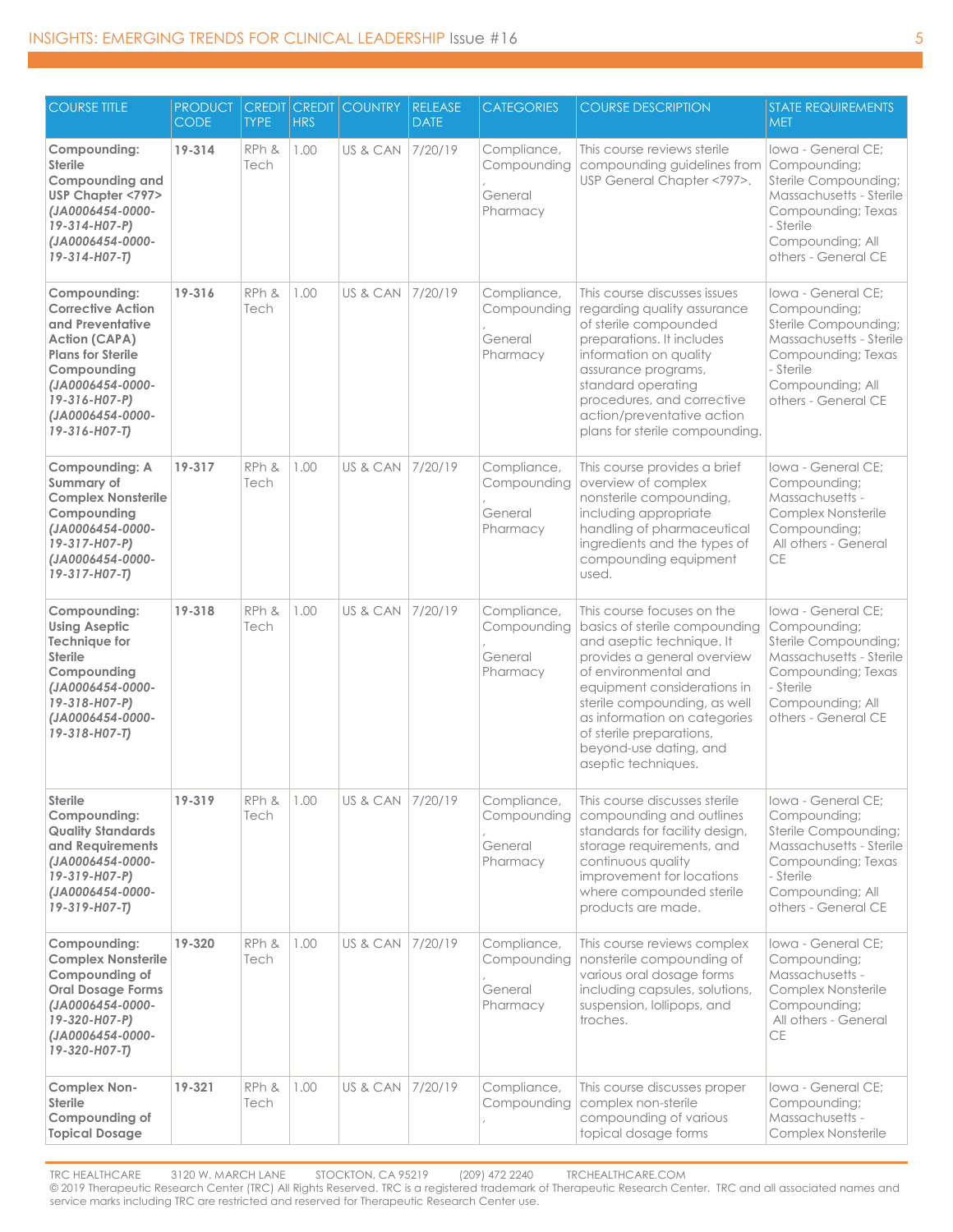| <b>COURSE TITLE</b>                                                                                                                                                   | <b>PRODUCT</b><br><b>CODE</b> | <b>TYPE</b>              | <b>HRS</b> | <b>CREDIT CREDIT COUNTRY</b> | <b>RELEASE</b><br><b>DATE</b> | <b>CATEGORIES</b>                                        | <b>COURSE DESCRIPTION</b>                                                                                                                                                                                                                                                                                      | <b>STATE REQUIREMENTS</b><br><b>MET</b>                                                                                                                             |
|-----------------------------------------------------------------------------------------------------------------------------------------------------------------------|-------------------------------|--------------------------|------------|------------------------------|-------------------------------|----------------------------------------------------------|----------------------------------------------------------------------------------------------------------------------------------------------------------------------------------------------------------------------------------------------------------------------------------------------------------------|---------------------------------------------------------------------------------------------------------------------------------------------------------------------|
| Forms<br>(JA0006454-0000-<br>19-321-H07-P)<br>(JA0006454-0000-<br>19-321-H07-T)                                                                                       |                               |                          |            |                              |                               | General<br>Pharmacy                                      | including dry powders, sticks,<br>creams, and gels.                                                                                                                                                                                                                                                            | Compounding;<br>All others - General<br>CE                                                                                                                          |
| Compounding:<br>Maintaining<br>Environmental<br><b>Processes for Sterile</b><br>Compounding<br>(JA0006454-0000-<br>19-329-H07-P)<br>(JA0006454-0000-<br>19-329-H07-T) | 19-329                        | RPh &<br>Tech            | 1.00       | US & CAN                     | 7/20/19                       | Compliance,<br>Compounding<br>General<br>Pharmacy        | This course discusses<br>standards and processes<br>required within a pharmacy<br>to consistently create sterile<br>compounded preparations. It<br>includes information on<br>equipment, aseptic<br>technique, environmental<br>cleaning and monitoring, and<br>personnel training.                            | Iowa - General CE:<br>Compounding;<br>Sterile Compounding;<br>Massachusetts - Sterile<br>Compounding; Texas<br>- Sterile<br>Compounding; All<br>others - General CE |
| <b>PL CE Live</b><br>(On Demand) May<br>2019<br>(JA0006454-0000-<br>19-605-H01-P)                                                                                     | 19-605                        | RPh &<br>Tech            | 1.00       | US & CAN                     | 7/1/19                        | Disease State<br>Management/<br>Drug Therapy             | Listen in to a previously<br>recorded live webinar<br>identifying emerging trends in<br>drug therapy and their place<br>in patient care practices.<br>Presented by Pharmacists<br>Letter editors.<br>(Topics: Aspirin, Beta-<br><b>Blockers, Dermatology,</b><br><b>Ophthalmology, Parkinson's</b><br>Disease) | Iowa - Drug Therapy;<br>Missouri - MTM:<br>All others - General<br><b>CE</b>                                                                                        |
| <b>PL Voices Clinical</b><br><b>Recommendations</b><br>(On Demand)<br>2019-05<br>(JA0006454-0000-<br>$19 - 684 - H01 - P$                                             | 19-684                        | RPh &<br>Pre-<br>scriber | 1.00       | US & CAN 7/1/19              |                               | Disease State<br>Management/<br>Drug Therapy             | Listen in to a previously<br>recorded live webing rwhere<br>our Editorial Board and<br>experts discuss and debate<br>the clinical recommendations<br>that are ultimately published<br>in our monthly letter.<br>(Topics: Antithrombotics,<br>Asthma, Beta Blockers, COPD)                                      | Iowa - Drug Therapy;<br>Missouri - MTM:<br>All others - General<br><b>CE</b>                                                                                        |
| <b>PL Voices Clinical</b><br><b>Recommendations</b><br>(On Demand)<br>2019-06<br>(JA0006454-0000-<br>$19 - 685 - H01 - P$                                             | $19 - 685$                    | RPh &<br>Pre-<br>scriber | 1.00       | US & CAN 7/1/19              |                               | Disease State<br>Drug Therapy                            | Listen in to a previously<br>Management/ recorded live webinar where<br>our Editorial Board and<br>experts discuss and debate<br>the clinical recommendations<br>that are ultimately published<br>in our monthly letter.<br>(Topics: Gastroenterology,<br>Opioids)                                             | Iowa - Drug Therapy;<br>Missouri - MTM:<br>All others - General<br>CE                                                                                               |
| PL CE Live:<br>May Forum 2019<br>(JA0006454-0000-<br>$19 - 505 - 101 - P$<br>(JA0006454-0000-<br>$19 - 505 - 101 - T$                                                 | 19-505                        | RPh &<br>Tech            | 1.00       | US & CAN                     | 7/23/19                       | Live CE:<br>Disease State<br>Management/<br>Drug Therapy | A monthly live webinar<br>identifying emerging trends in<br>drug therapy and their place<br>in patient care practices.<br>Listeners have an opportunity<br>to interact with Pharmacist's<br>Letter editors as the monthly<br>topics are discussed.                                                             | Live CE:<br>Iowa - Drug Therapy;<br>Missouri - MTM;<br>All others - General<br><b>CE</b>                                                                            |
| PL CE Live:<br>June Forum 2019<br>(JA0006454-0000-<br>$19 - 506 - 101 - P$                                                                                            | 19-506                        | RPh &<br>Tech            | 1.00       | US & CAN 7/23/19             |                               | Live CE;<br>Disease State<br>Management/<br>Drug Therapy | A monthly live webinar<br>identifying emerging trends in<br>drug therapy and their place<br>in patient care practices.<br>Listeners have an opportunity                                                                                                                                                        | Live CE;<br>Iowa - Drug Therapy;<br>Missouri - MTM;                                                                                                                 |